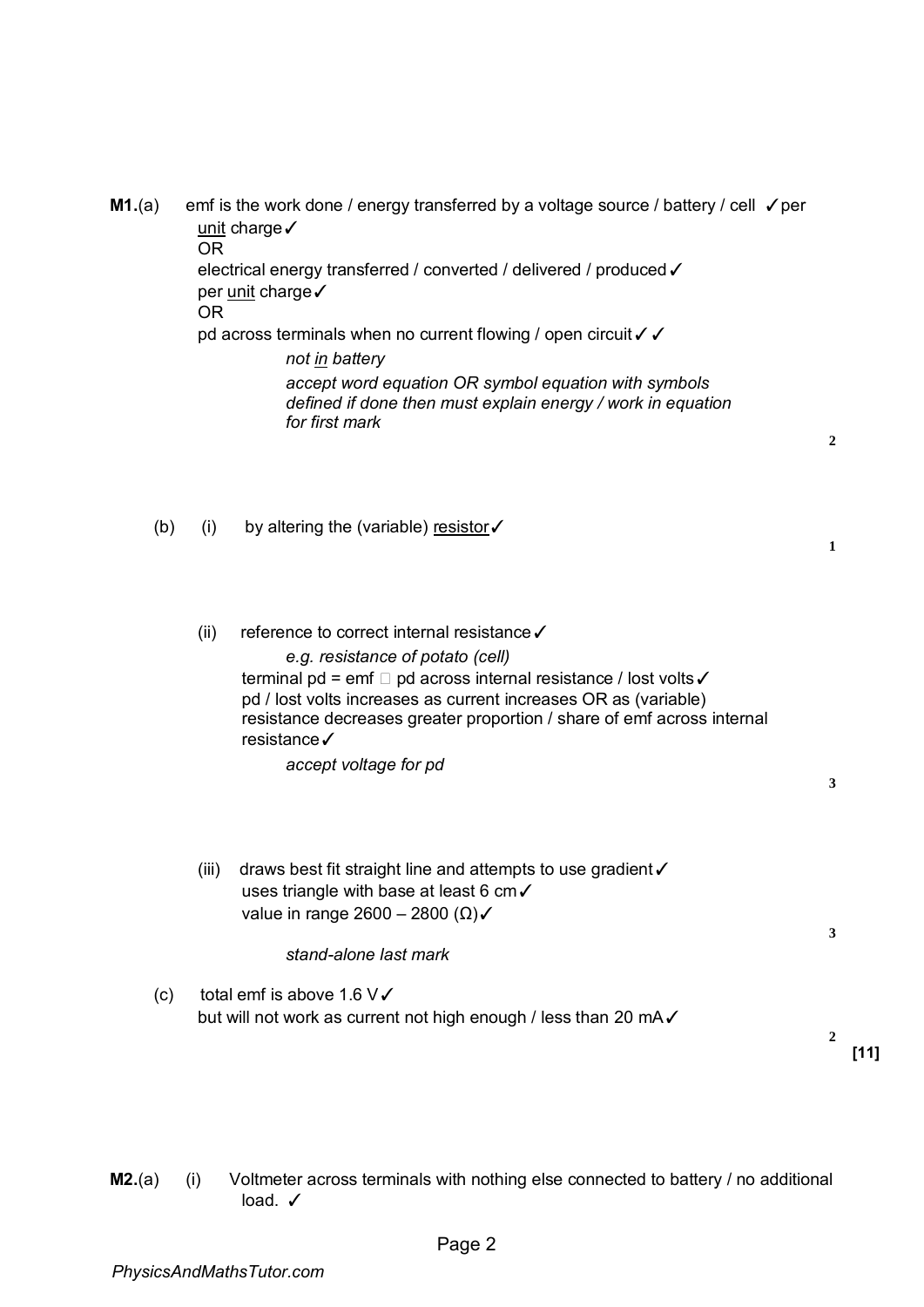(ii) This will give zero / virtually no current ✓

VI  $\overline{st}$ (b) (i)

> Answer must clearly show power: *εI* and *VI*, with *I* cancelling out to give formula stated in the question ✓

(ii) Voltmeter connected across cell terminals ✓

Switch open, voltmeter records *ε*  Switch closed, voltmeter records *V*  Both statements required for mark √

*Candidates who put the voltmeter in the wrong place can still achieve the second mark providing they give a detailed description which makes it clear that:* 

*To measure emf, the voltmeter should be placed across the cell with the external resistor disconnected* 

*And*

*To measure V, the voltmeter should be connected across the external resistor when a current is being supplied by the cell* 

(c) Vary external resistor and measure new value of *V*, for at least 7 different values of external resistor √

Precautions - switch off between readings / take repeat readings (to check that emf or internal resistance not changed significantly)  $\checkmark$ 

**2**

(d) Efficiency increases as external resistance increases ✓

**Explanation** Efficiency = Power in R / total power generated  $I^2R$  /  $I^2(R + r) = R$  /  $(R + r)$ So as *R* increases the ratio becomes larger or ratio of power in load to power in internal resistance increases ✓

*Explanation in terms of V and ε is acceptable* 

**2**

**2**

**1**

**1**

**1**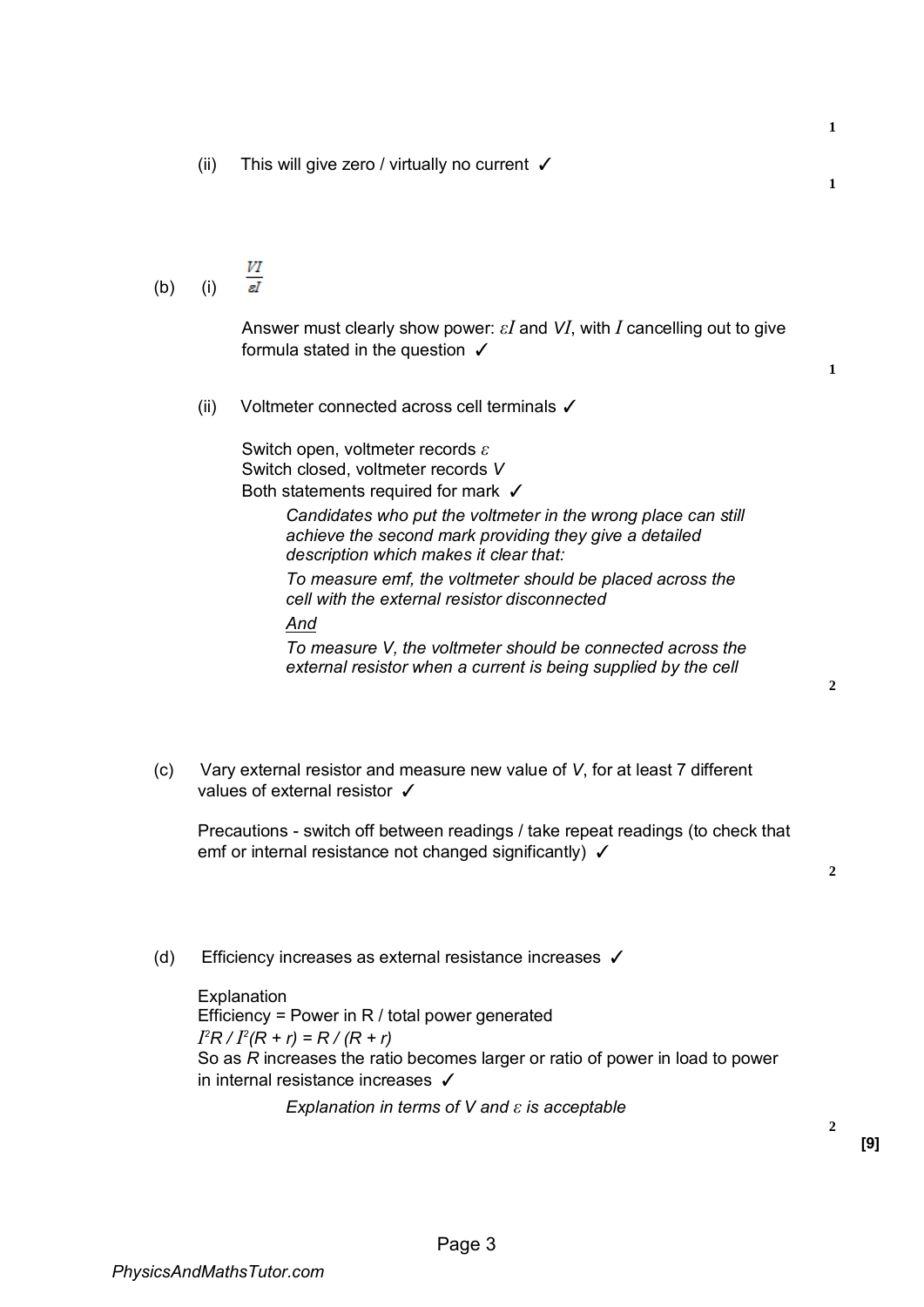| M3.(a) | (i)   | Use of $P = VI$ with pair of valid coordinates from graph                                                                                                                               |                |                  |
|--------|-------|-----------------------------------------------------------------------------------------------------------------------------------------------------------------------------------------|----------------|------------------|
|        |       |                                                                                                                                                                                         | C <sub>1</sub> |                  |
|        |       | 0.52 (W)<br>Allow 1sf if within 0.49 to 0.52                                                                                                                                            |                |                  |
|        |       |                                                                                                                                                                                         | A <sub>1</sub> | $\boldsymbol{2}$ |
|        | (ii)  | Correct general shape                                                                                                                                                                   |                |                  |
|        |       | Linear rise between $0.0 - 0.5$ V and falls to zero at 0.71 V                                                                                                                           | M <sub>1</sub> |                  |
|        |       |                                                                                                                                                                                         | A <sub>1</sub> | $\boldsymbol{2}$ |
|        | (iii) | useful power out<br>total power in<br>Use of $efficiency =$                                                                                                                             |                |                  |
|        |       |                                                                                                                                                                                         | C <sub>1</sub> |                  |
|        |       | Use of $I = \frac{P}{A}$                                                                                                                                                                |                |                  |
|        |       | $(7.7 \times 10^{-3} \text{ if correct})$<br>Their (i) / 67.5 $(m^2)$                                                                                                                   | C <sub>1</sub> |                  |
|        |       |                                                                                                                                                                                         | A <sub>1</sub> | 3                |
| (b)    | (i)   | 0.7 J of work done (by cell) per 1 C of charge (when moved round<br>circuit)<br><b>OR</b><br>(Terminal) pd across (solar) cell with no load / current is 0.7 V<br>Not "per unit charge" |                |                  |
|        |       |                                                                                                                                                                                         | <b>B1</b>      | 1                |
|        | (ii)  | 20 cells in series (to produce 14 V)                                                                                                                                                    |                |                  |
|        |       | Series arrangement has internal resistance of 15.6 $\Omega$                                                                                                                             | <b>B1</b>      |                  |
|        |       |                                                                                                                                                                                         | <b>B1</b>      |                  |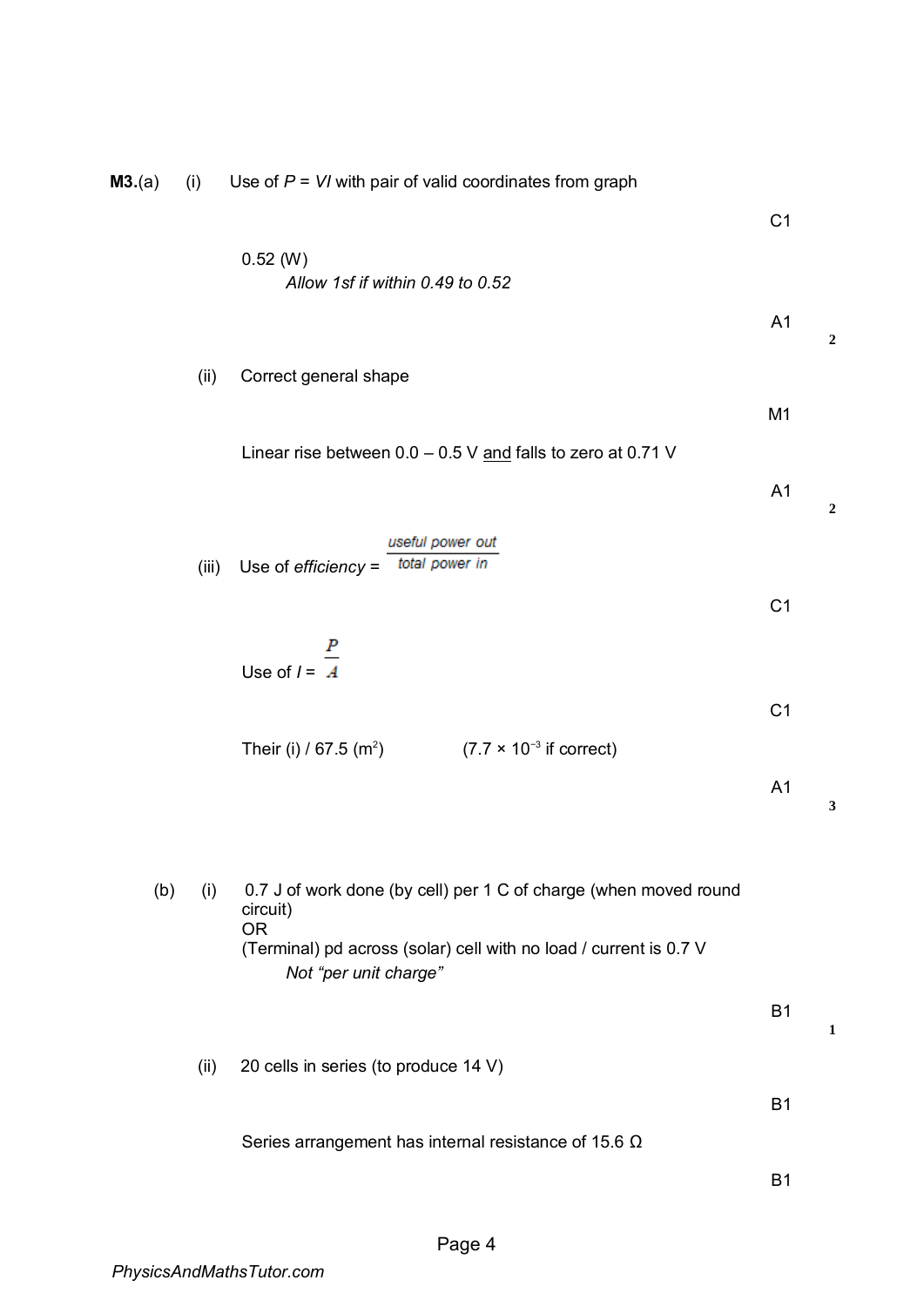B1

### 80 cells / 4 parallel sets of 20 cells in series

**4**

(c) The marking scheme for this question includes an overall assessment for the quality of written communication (QWC). There are no discrete marks for the assessment of QWC but the candidate's QWC in this answer will be one of the criteria used to assign a level and award the marks for this question.

**Descriptor**  $\Box$  an answer will be expected to meet most of the criteria in the level descriptor.

### **Level 3 ‒ good**

-claims supported by an appropriate range of evidence;

-good use of information or ideas about physics, going beyond those given in the question;

-argument is well structured with minimal repetition or irrelevant points; -accurate and clear expression of ideas with only minor errors of grammar, punctuation and spelling.

### **Level 2 ‒ modest**

-claims partly supported by evidence; -good use of information or ideas about physics given in the question but limited beyond this; -the argument shows some attempt at structure; -the ideas are expressed with reasonable clarity but with a few errors of grammar, punctuation and spelling.

### **Level 1 ‒ limited**

-valid points but not clearly linked to an argument structure; -limited use of information about physics; -unstructured; -errors in spelling, punctuation and grammar or lack of fluency.

### **Level 0**

-incorrect, inappropriate or no response.

*Some points:* 

# *Use on communication satellite:*

*Continuous supply of energy from Sun No need for fuel (for power purposes) Large area of solar cells not needed (but possible) Low mass Can be unfolded (after launch) No environmental hazard Reliable/no moving parts* 

#### *Continuous operation:*

*Arrays need to track sun (to maximise absorption) Shielding required as can be damaged by meteors or cosmic*